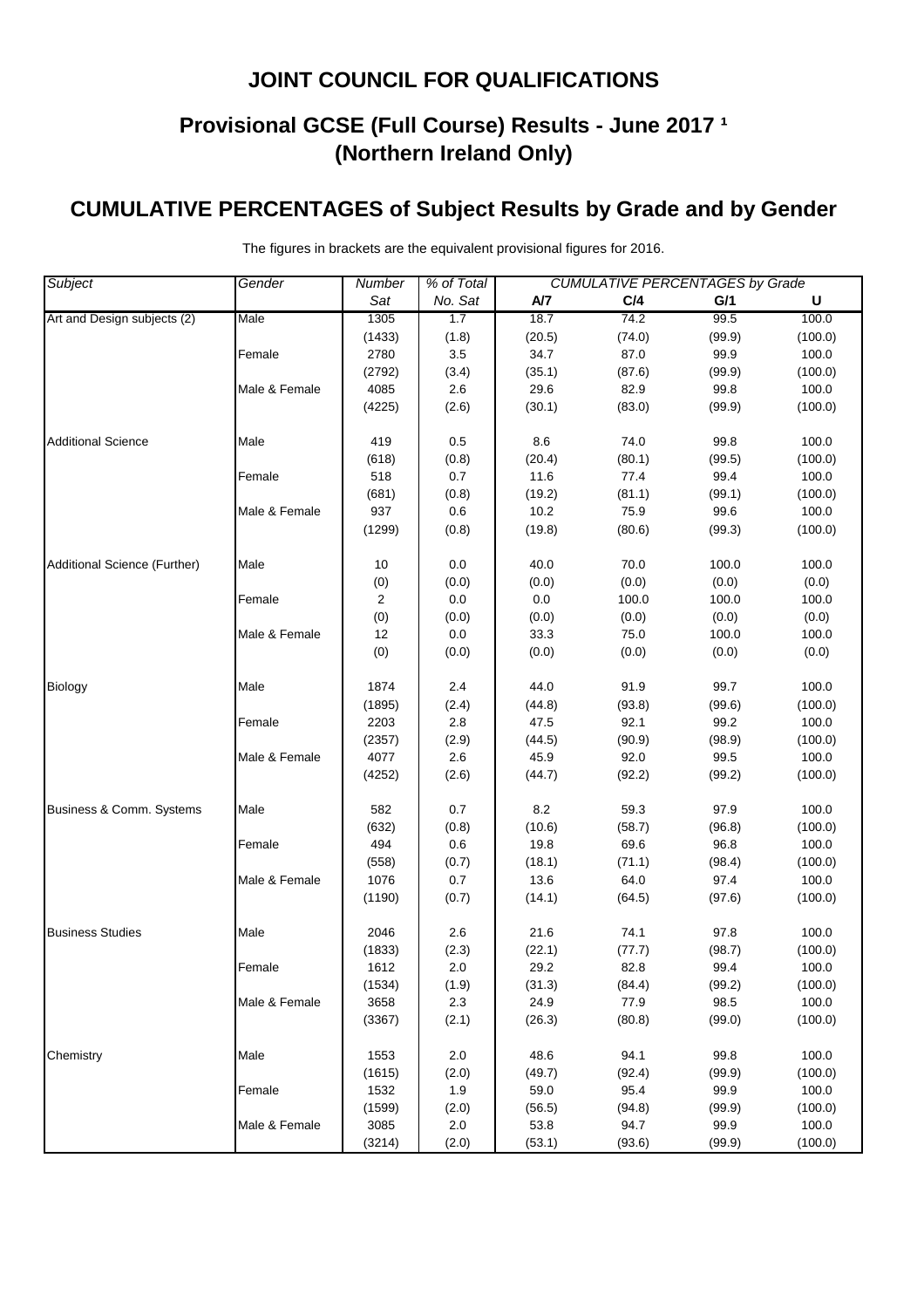# **Provisional GCSE (Full Course) Results - June 2017 <sup>1</sup> (Northern Ireland Only)**

### **CUMULATIVE PERCENTAGES of Subject Results by Grade and by Gender**

| Subject                    | Gender        | % of Total<br><b>CUMULATIVE PERCENTAGES by Grade</b><br>Number |         |        |         |         |         |  |
|----------------------------|---------------|----------------------------------------------------------------|---------|--------|---------|---------|---------|--|
|                            |               | Sat                                                            | No. Sat | A/7    | C/4     | G/1     | U       |  |
| <b>Citizenship Studies</b> | Male          | 0                                                              | 0.0     | 0.0    | 0.0     | 0.0     | 0.0     |  |
|                            |               | (0)                                                            | (0.0)   | (0.0)  | (0.0)   | (0.0)   | (0.0)   |  |
|                            | Female        | 0                                                              | 0.0     | 0.0    | 0.0     | 0.0     | 0.0     |  |
|                            |               | (0)                                                            | (0.0)   | (0.0)  | (0.0)   | (0.0)   | (0.0)   |  |
|                            | Male & Female | $\mathbf 0$                                                    | $0.0\,$ | 0.0    | $0.0\,$ | $0.0\,$ | $0.0\,$ |  |
|                            |               | (0)                                                            | (0.0)   | (0.0)  | (0.0)   | (0.0)   | (0.0)   |  |
| Classical subjects (2)     | Male          | 85                                                             | 0.1     | 35.3   | 81.2    | 100.0   | 100.0   |  |
|                            |               | (67)                                                           | (0.1)   | (44.8) | (85.1)  | (100.0) | (100.0) |  |
|                            | Female        | 93                                                             | 0.1     | 52.7   | 92.5    | 100.0   | 100.0   |  |
|                            |               | (70)                                                           | (0.1)   | (60.0) | (87.1)  | (98.6)  | (100.0) |  |
|                            | Male & Female | 178                                                            | 0.1     | 44.4   | 87.1    | 100.0   | 100.0   |  |
|                            |               | (137)                                                          | (0.1)   | (52.6) | (86.1)  | (99.3)  | (100.0) |  |
| Computing                  | Male          | 556                                                            | 0.7     | 36.2   | 82.6    | 98.9    | 100.0   |  |
|                            |               | (481)                                                          | (0.6)   | (43.9) | (85.9)  | (98.8)  | (100.0) |  |
|                            | Female        | 74                                                             | 0.1     | 33.8   | 87.8    | 100.0   | 100.0   |  |
|                            |               | (38)                                                           | (0.0)   | (60.5) | (89.5)  | (100.0) | (100.0) |  |
|                            | Male & Female | 630                                                            | 0.4     | 35.9   | 83.2    | 99.0    | 100.0   |  |
|                            |               | (519)                                                          | (0.3)   | (45.1) | (86.1)  | (98.8)  | (100.0) |  |
| Construction               | Male          | 656                                                            | 0.8     | 21.0   | 76.1    | 97.9    | 100.0   |  |
|                            |               | (565)                                                          | (0.7)   | (26.4) | (82.5)  | (100.0) | (100.0) |  |
|                            | Female        | 34                                                             | 0.0     | 47.1   | 100.0   | 100.0   | 100.0   |  |
|                            |               | (27)                                                           | (0.0)   | (37.0) | (77.8)  | (100.0) | (100.0) |  |
|                            | Male & Female | 690                                                            | 0.4     | 22.3   | 77.2    | 98.0    | 100.0   |  |
|                            |               | (592)                                                          | (0.4)   | (26.9) | (82.3)  | (100.0) | (100.0) |  |
| Design & Technology        | Male          | 3036                                                           | 3.9     | 17.1   | 74.0    | 98.6    | 100.0   |  |
|                            |               | (3089)                                                         | (3.9)   | (19.1) | (75.7)  | (99.4)  | (100.0) |  |
|                            | Female        | 1169                                                           | 1.5     | 34.6   | 86.4    | 99.2    | 100.0   |  |
|                            |               | (1149)                                                         | (1.4)   | (33.9) | (89.4)  | (100.0) | (100.0) |  |
|                            | Male & Female | 4205                                                           | 2.7     | 22.0   | 77.4    | 98.8    | 100.0   |  |
|                            |               | (4238)                                                         | (2.6)   | (23.1) | (79.4)  | (99.6)  | (100.0) |  |
| Drama                      | Male          | 368                                                            | $0.5\,$ | 19.8   | 81.0    | 99.5    | 100.0   |  |
|                            |               | (418)                                                          | (0.5)   | (18.4) | (79.4)  | (99.8)  | (100.0) |  |
|                            | Female        | 941                                                            | $1.2$   | 39.3   | 91.0    | 99.8    | 100.0   |  |
|                            |               | (1073)                                                         | (1.3)   | (35.1) | (88.4)  | (99.8)  | (100.0) |  |
|                            | Male & Female | 1309                                                           | 0.8     | 33.8   | 88.2    | 99.7    | 100.0   |  |
|                            |               | (1491)                                                         | (0.9)   | (30.4) | (85.8)  | (99.8)  | (100.0) |  |
| Economics                  | Male          | 105                                                            | 0.1     | 44.8   | 96.2    | 99.0    | 100.0   |  |
|                            |               | (123)                                                          | (0.2)   | (26.8) | (88.6)  | (98.4)  | (100.0) |  |
|                            | Female        | 99                                                             | 0.1     | 52.5   | 94.9    | 100.0   | 100.0   |  |
|                            |               | (113)                                                          | (0.1)   | (61.1) | (99.1)  | (100.0) | (100.0) |  |
|                            | Male & Female | 204                                                            | 0.1     | 48.5   | 95.6    | 99.5    | 100.0   |  |
|                            |               | (236)                                                          | (0.1)   | (43.2) | (93.6)  | (99.2)  | (100.0) |  |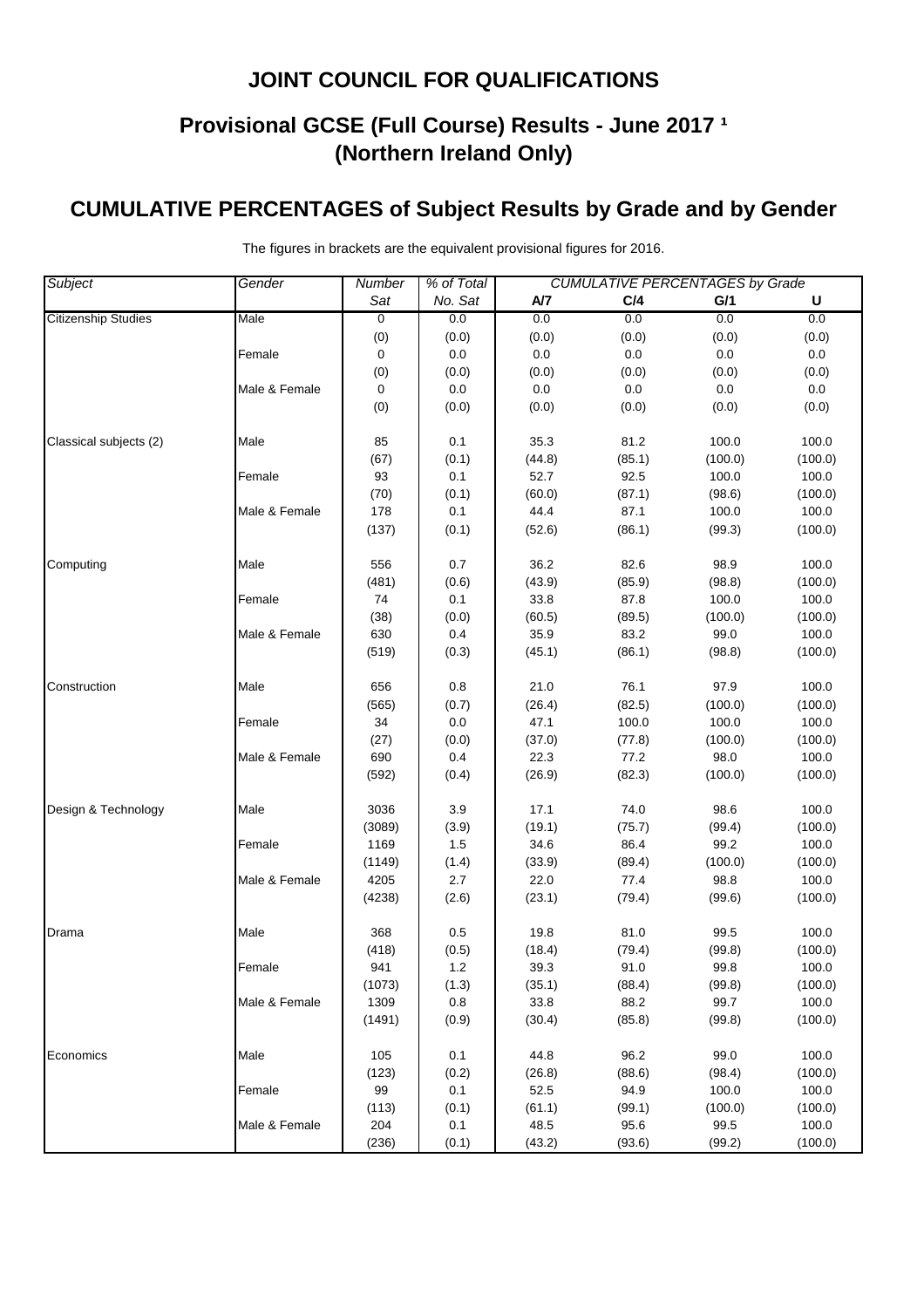# **Provisional GCSE (Full Course) Results - June 2017 <sup>1</sup> (Northern Ireland Only)**

### **CUMULATIVE PERCENTAGES of Subject Results by Grade and by Gender**

| Subject                   | Gender        | % of Total<br><b>CUMULATIVE PERCENTAGES by Grade</b><br>Number |         |        |        |         |             |
|---------------------------|---------------|----------------------------------------------------------------|---------|--------|--------|---------|-------------|
|                           |               | Sat                                                            | No. Sat | A/7    | C/4    | G/1     | $\mathsf U$ |
| Engineering               | Male          | 363                                                            | 0.5     | 19.6   | 66.1   | 98.6    | 100.0       |
|                           |               | (349)                                                          | (0.4)   | (17.8) | (67.6) | (98.9)  | (100.0)     |
|                           | Female        | 26                                                             | $0.0\,$ | 26.9   | 80.8   | 100.0   | 100.0       |
|                           |               | (48)                                                           | (0.1)   | (14.6) | (56.3) | (100.0) | (100.0)     |
|                           | Male & Female | 389                                                            | $0.2\,$ | 20.1   | 67.1   | 98.7    | 100.0       |
|                           |               | (397)                                                          | (0.2)   | (17.4) | (66.2) | (99.0)  | (100.0)     |
| English                   | Male          | 11062                                                          | 14.2    | 15.5   | 73.7   | 99.3    | 100.0       |
|                           |               | (11255)                                                        | (14.0)  | (15.6) | (71.9) | (99.5)  | (100.0)     |
|                           | Female        | 10658                                                          | 13.5    | 30.4   | 85.7   | 99.6    | 100.0       |
|                           |               | (10847)                                                        | (13.3)  | (28.7) | (84.0) | (99.8)  | (100.0)     |
|                           | Male & Female | 21720                                                          | 13.9    | 22.9   | 79.6   | 99.5    | 100.0       |
|                           |               | (22102)                                                        | (13.6)  | (22.0) | (77.8) | (99.7)  | (100.0)     |
| <b>English Literature</b> | Male          | 4486                                                           | 5.8     | 28.8   | 89.1   | 99.7    | 100.0       |
|                           |               | (4557)                                                         | (5.7)   | (30.5) | (90.5) | (99.8)  | (100.0)     |
|                           | Female        | 5646                                                           | 7.1     | 46.5   | 95.1   | 99.8    | 100.0       |
|                           |               | (5744)                                                         | (7.0)   | (44.9) | (95.6) | (99.9)  | (100.0)     |
|                           | Male & Female | 10132                                                          | $6.5\,$ | 38.6   | 92.4   | 99.8    | 100.0       |
|                           |               | (10301)                                                        | (6.4)   | (38.6) | (93.4) | (99.9)  | (100.0)     |
| French                    | Male          | 1969                                                           | 2.5     | 26.1   | 79.3   | 99.6    | 100.0       |
|                           |               | (2125)                                                         | (2.6)   | (29.1) | (81.6) | (100.0) | (100.0)     |
|                           | Female        | 2740                                                           | 3.5     | 42.6   | 88.4   | 100.0   | 100.0       |
|                           |               | (3054)                                                         | (3.7)   | (40.1) | (88.8) | (100.0) | (100.0)     |
|                           | Male & Female | 4709                                                           | 3.0     | 35.7   | 84.6   | 99.9    | 100.0       |
|                           |               | (5179)                                                         | (3.2)   | (35.6) | (85.9) | (100.0) | (100.0)     |
| Geography                 | Male          | 3161                                                           | 4.1     | 26.4   | 76.1   | 99.1    | 100.0       |
|                           |               | (3191)                                                         | (4.0)   | (24.9) | (74.3) | (99.0)  | (100.0)     |
|                           | Female        | 2665                                                           | 3.4     | 41.2   | 84.9   | 99.5    | 100.0       |
|                           |               | (2857)                                                         | (3.5)   | (41.7) | (86.1) | (99.6)  | (100.0)     |
|                           | Male & Female | 5826                                                           | $3.7\,$ | 33.2   | 80.1   | 99.3    | 100.0       |
|                           |               | (6048)                                                         | (3.7)   | (32.8) | (79.9) | (99.3)  | (100.0)     |
| German                    | Male          | 485                                                            | 0.6     | 26.0   | 82.3   | 100.0   | 100.0       |
|                           |               | (595)                                                          | (0.7)   | (32.1) | (81.7) | (99.8)  | (100.0)     |
|                           | Female        | 452                                                            | 0.6     | 43.4   | 90.7   | 100.0   | 100.0       |
|                           |               | (567)                                                          | (0.7)   | (40.6) | (90.5) | (100.0) | (100.0)     |
|                           | Male & Female | 937                                                            | 0.6     | 34.4   | 86.3   | 100.0   | 100.0       |
|                           |               | (1162)                                                         | (0.7)   | (36.2) | (86.0) | (99.9)  | (100.0)     |
| Health & Social Care      | Male          | 34                                                             | 0.0     | 0.0    | 26.5   | 85.3    | 100.0       |
|                           |               | (22)                                                           | (0.0)   | (0.0)  | (54.5) | (100.0) | (100.0)     |
|                           | Female        | 803                                                            | 1.0     | 13.8   | 73.5   | 98.6    | 100.0       |
|                           |               | (731)                                                          | (0.9)   | (15.6) | (73.7) | (100.0) | (100.0)     |
|                           | Male & Female | 837                                                            | 0.5     | 13.3   | 71.6   | 98.1    | 100.0       |
|                           |               | (753)                                                          | (0.5)   | (15.1) | (73.2) | (100.0) | (100.0)     |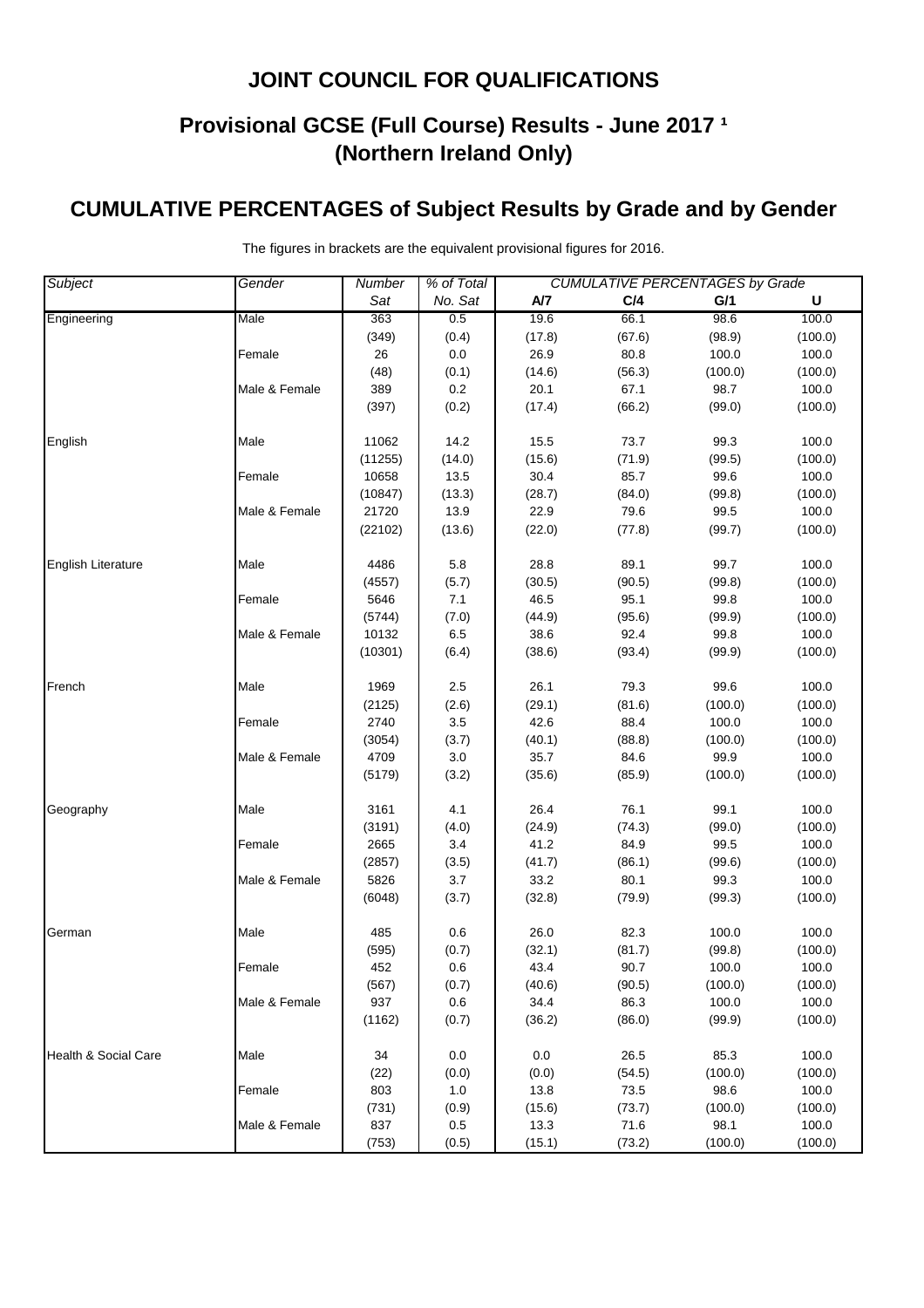# **Provisional GCSE (Full Course) Results - June 2017 <sup>1</sup> (Northern Ireland Only)**

### **CUMULATIVE PERCENTAGES of Subject Results by Grade and by Gender**

| Subject           | Gender        | % of Total<br><b>CUMULATIVE PERCENTAGES by Grade</b><br>Number |              |                |                |                 |                  |
|-------------------|---------------|----------------------------------------------------------------|--------------|----------------|----------------|-----------------|------------------|
|                   |               | Sat                                                            | No. Sat      | A/7            | C/4            | G/1             | U                |
| History           | Male          | 3341                                                           | 4.3          | 27.3           | 77.2           | 99.4            | 100.0            |
|                   |               | (3519)                                                         | (4.4)        | (27.6)         | (75.9)         | (99.3)          | (100.0)          |
|                   | Female        | 3027                                                           | 3.8          | 40.0           | 85.1           | 99.5            | 100.0            |
|                   |               | (3232)                                                         | (4.0)        | (38.9)         | (85.8)         | (99.6)          | (100.0)          |
|                   | Male & Female | 6368                                                           | 4.1          | 33.3           | 81.0           | 99.4            | 100.0            |
|                   |               | (6751)                                                         | (4.2)        | (33.0)         | (80.6)         | (99.4)          | (100.0)          |
|                   |               |                                                                |              |                |                |                 |                  |
| Home Economics    | Male          | 529                                                            | 0.7          | 12.1           | 66.0           | 98.3            | 100.0            |
|                   |               | (511)                                                          | (0.6)        | (10.6)         | (58.5)         | (98.4)          | (100.0)          |
|                   | Female        | 3662                                                           | 4.6          | 26.1           | 80.2           | 99.8            | 100.0            |
|                   |               | (3718)                                                         | (4.5)        | (25.9)         | (80.8)         | (99.6)          | (100.0)          |
|                   | Male & Female | 4191                                                           | 2.7          | 24.3           | 78.4           | 99.6            | 100.0            |
|                   |               | (4229)                                                         | (2.6)        | (24.1)         | (78.1)         | (99.4)          | (100.0)          |
| Hospitality       | Male          | 124                                                            | 0.2          | 4.0            | 48.4           | 98.4            | 100.0            |
|                   |               | (140)                                                          | (0.2)        | (5.0)          | (50.7)         | (97.9)          | (100.0)          |
|                   | Female        | 222                                                            | 0.3          | 9.9            | 73.9           | 100.0           | 100.0            |
|                   |               | (210)                                                          | (0.3)        | (13.8)         | (72.9)         | (98.1)          | (100.0)          |
|                   | Male & Female | 346                                                            | 0.2          | 7.8            | 64.7           | 99.4            | 100.0            |
|                   |               | (350)                                                          | (0.2)        | (10.3)         | (64.0)         | (98.0)          | (100.0)          |
|                   |               |                                                                |              |                |                |                 |                  |
| Humanities        | Male          | 0                                                              | 0.0          | 0.0            | 0.0            | 0.0             | 0.0              |
|                   |               | (0)                                                            | (0.0)        | (0.0)          | (0.0)          | (0.0)           | (0.0)            |
|                   | Female        | 0                                                              | 0.0          | $0.0\,$        | 0.0            | $0.0\,$         | 0.0              |
|                   |               | (0)                                                            | (0.0)        | (0.0)          | (0.0)          | (0.0)           | (0.0)            |
|                   | Male & Female | 0                                                              | 0.0          | 0.0            | 0.0            | 0.0             | 0.0              |
|                   |               | (0)                                                            | (0.0)        | (0.0)          | (0.0)          | (0.0)           | (0.0)            |
| <b>ICT</b>        | Male          | 4470                                                           | 5.8          | 26.5           | 76.4           | 99.6            | 100.0            |
|                   |               | (4617)                                                         | (5.8)        | (28.8)         | (77.7)         | (99.6)          | (100.0)          |
|                   | Female        | 3308                                                           | 4.2          | 38.1           | 83.8           | 99.6            | 100.0            |
|                   |               | (3245)                                                         | (4.0)        | (39.4)         | (86.2)         | (99.8)          | (100.0)          |
|                   | Male & Female | 7778                                                           | $5.0\,$      | 31.4           | 79.6           | 99.6            | 100.0            |
|                   |               | (7862)                                                         | (4.9)        | (33.2)         | (81.2)         | (99.7)          | (100.0)          |
|                   |               |                                                                |              |                |                |                 |                  |
| Irish             | Male          | 860                                                            | $1.1$        | 35.8           | 94.3           | 99.8            | 100.0            |
|                   |               | (839)                                                          | (1.0)<br>1.4 | (38.6)<br>51.3 | (96.1)         | (99.8)<br>99.9  | (100.0)          |
|                   | Female        | 1127<br>(1062)                                                 |              |                | 97.5<br>(96.8) |                 | 100.0<br>(100.0) |
|                   |               | 1987                                                           | (1.3)<br>1.3 | (48.7)<br>44.6 | 96.1           | (100.0)<br>99.8 | 100.0            |
|                   | Male & Female |                                                                |              |                |                |                 |                  |
|                   |               | (1901)                                                         | (1.2)        | (44.2)         | (96.5)         | (99.9)          | (100.0)          |
| Leisure & Tourism | Male          | 121                                                            | 0.2          | 1.7            | 38.0           | 87.6            | 100.0            |
|                   |               | (114)                                                          | (0.1)        | (3.5)          | (36.0)         | (86.0)          | (100.0)          |
|                   | Female        | 143                                                            | 0.2          | 9.8            | 54.5           | 95.8            | 100.0            |
|                   |               | (120)                                                          | (0.1)        | (8.3)          | (64.2)         | (100.0)         | (100.0)          |
|                   | Male & Female | 264                                                            | 0.2          | 6.1            | 47.0           | 92.0            | 100.0            |
|                   |               | (234)                                                          | (0.1)        | (6.0)          | (50.4)         | (93.2)          | (100.0)          |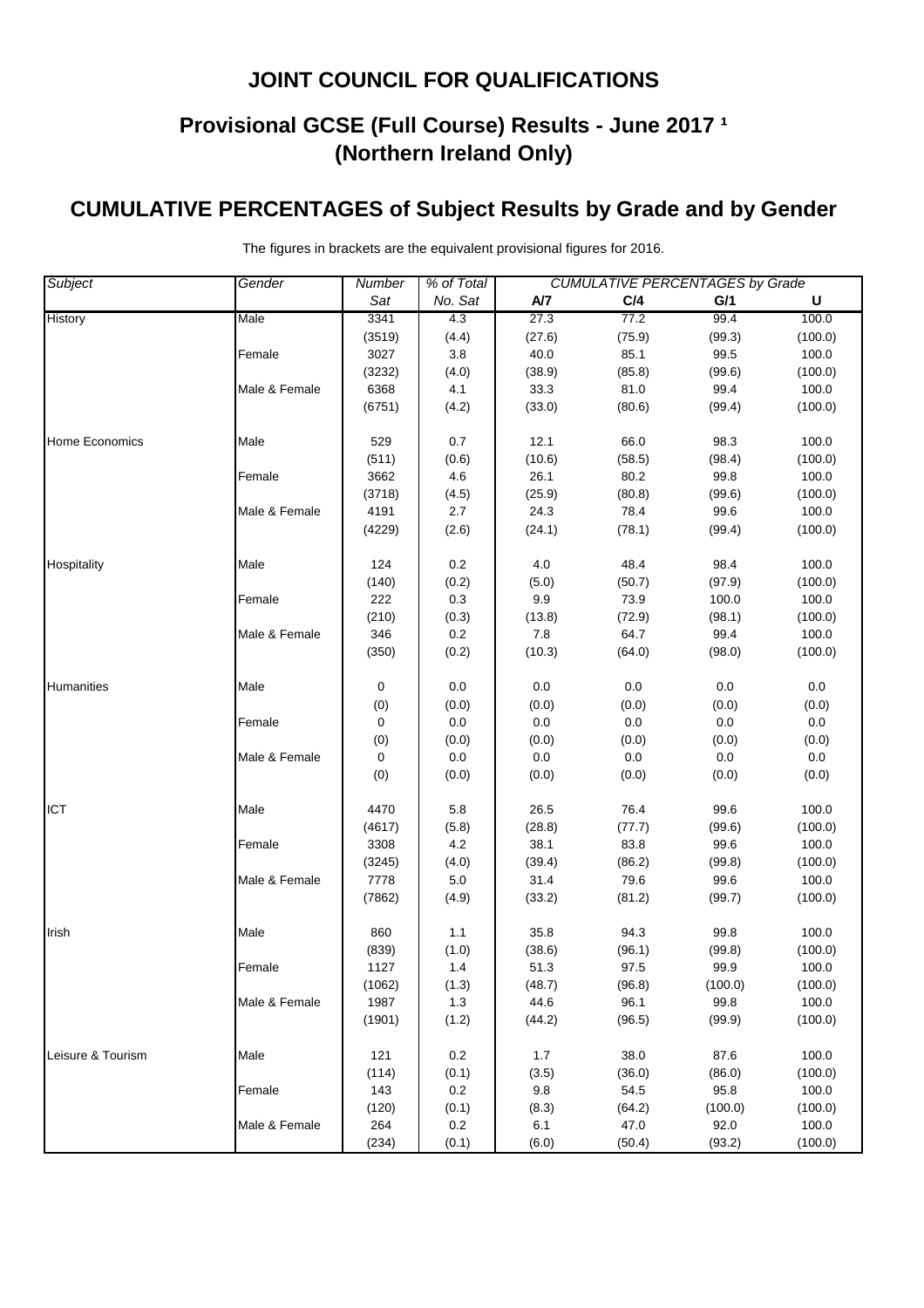# **Provisional GCSE (Full Course) Results - June 2017 <sup>1</sup> (Northern Ireland Only)**

### **CUMULATIVE PERCENTAGES of Subject Results by Grade and by Gender**

| Subject                       | Gender        | % of Total<br><b>CUMULATIVE PERCENTAGES by Grade</b><br>Number |              |        |         |         |         |
|-------------------------------|---------------|----------------------------------------------------------------|--------------|--------|---------|---------|---------|
|                               |               | Sat                                                            | No. Sat      | A/7    | C/4     | G/1     | U       |
| Manufacturing                 | Male          | 143                                                            | 0.2          | 14.0   | 74.1    | 100.0   | 100.0   |
|                               |               | (127)                                                          | (0.2)        | (12.6) | (61.4)  | (100.0) | (100.0) |
|                               | Female        | 16                                                             | 0.0          | 18.8   | 87.5    | 100.0   | 100.0   |
|                               |               | (3)                                                            | (0.0)        | (0.0)  | (100.0) | (100.0) | (100.0) |
|                               | Male & Female | 159                                                            | 0.1          | 14.5   | 75.5    | 100.0   | 100.0   |
|                               |               | (130)                                                          | (0.1)        | (12.3) | (62.3)  | (100.0) | (100.0) |
| <b>Mathematics</b>            | Male          | 11917                                                          | 15.3         | 21.4   | 66.3    | 96.7    | 100.0   |
|                               |               | (12252)                                                        | (15.3)       | (20.7) | (65.4)  | (96.9)  | (100.0) |
|                               | Female        | 12046                                                          | 15.2         | 22.9   | 66.4    | 97.3    | 100.0   |
|                               |               | (12575)                                                        | (15.4)       | (21.4) | (64.5)  | (97.2)  | (100.0) |
|                               | Male & Female | 23963                                                          | 15.3         | 22.2   | 66.4    | 97.0    | 100.0   |
|                               |               | (24827)                                                        | (15.3)       | (21.1) | (64.9)  | (97.1)  | (100.0) |
| Mathematics: Numeracy (3)     | Male          | 0                                                              | 0.0          | 0.0    | 0.0     | 0.0     | 0.0     |
|                               |               | (0)                                                            | (0.0)        | (0.0)  | (0.0)   | (0.0)   | (0.0)   |
|                               | Female        | 0                                                              | 0.0          | 0.0    | 0.0     | 0.0     | 0.0     |
|                               |               | (0)                                                            | (0.0)        | (0.0)  | (0.0)   | (0.0)   | (0.0)   |
|                               | Male & Female | 0                                                              | 0.0          | 0.0    | 0.0     | 0.0     | $0.0\,$ |
|                               |               | (0)                                                            | (0.0)        | (0.0)  | (0.0)   | (0.0)   | (0.0)   |
| Mathematics (Additional)      | Male          | 1839                                                           | 2.4          | 54.1   | 93.6    | 99.0    | 100.0   |
|                               |               | (1902)                                                         | (2.4)        | (55.5) | (92.5)  | (98.0)  | (100.0) |
|                               | Female        | 1606                                                           | 2.0          | 60.1   | 96.0    | 99.3    | 100.0   |
|                               |               | (1567)                                                         | (1.9)        | (58.1) | (95.5)  | (99.2)  | (100.0) |
|                               | Male & Female | 3445                                                           | 2.2          | 56.9   | 94.7    | 99.1    | 100.0   |
|                               |               | (3469)                                                         | (2.1)        | (56.6) | (93.9)  | (98.6)  | (100.0) |
| Media / Film / TV Studies (2) | Male          | 941                                                            | $1.2$        | 14.5   | 66.4    | 98.4    | 100.0   |
|                               |               | (941)                                                          | (1.2)        | (15.8) | (71.1)  | (98.4)  | (100.0) |
|                               | Female        | 776                                                            | 1.0          | 21.0   | 78.5    | 99.2    | 100.0   |
|                               |               | (830)                                                          | (1.0)        | (24.0) | (83.5)  | (99.0)  | (100.0) |
|                               | Male & Female | 1717                                                           | $1.1$        | 17.4   | 71.9    | 98.8    | 100.0   |
|                               |               | (1771)                                                         | (1.1)        | (19.6) | (76.9)  | (98.7)  | (100.0) |
| <b>Music</b>                  | Male          | 475                                                            | 0.6          | 40.0   | 86.5    | 99.4    | 100.0   |
|                               |               | (517)                                                          | (0.6)        | (39.1) | (87.4)  | (99.6)  | (100.0) |
|                               | Female        | 978                                                            | $1.2$        | 45.4   | 92.7    | 99.8    | 100.0   |
|                               |               | (1065)                                                         | (1.3)        | (42.8) | (92.6)  | (99.9)  | (100.0) |
|                               | Male & Female | 1453                                                           | 0.9          | 43.6   | 90.7    | 99.7    | 100.0   |
|                               |               | (1582)                                                         | (1.0)        | (41.6) | (90.9)  | (99.8)  | (100.0) |
| Performing / Expressive Arts  | Male          | 76                                                             | 0.1          | 15.8   | 51.3    | 100.0   | 100.0   |
|                               |               | (124)                                                          | (0.2)        | (10.5) | (46.0)  | (98.4)  | (100.0) |
|                               |               | 286                                                            | 0.4          | 26.2   | 72.7    | 97.9    | 100.0   |
|                               | Female        |                                                                |              | (27.8) | (72.9)  | (98.0)  | (100.0) |
|                               | Male & Female | (306)<br>362                                                   | (0.4)<br>0.2 | 24.0   | 68.2    | 98.3    | 100.0   |
|                               |               | (430)                                                          | (0.3)        | (22.8) | (65.1)  | (98.1)  | (100.0) |
|                               |               |                                                                |              |        |         |         |         |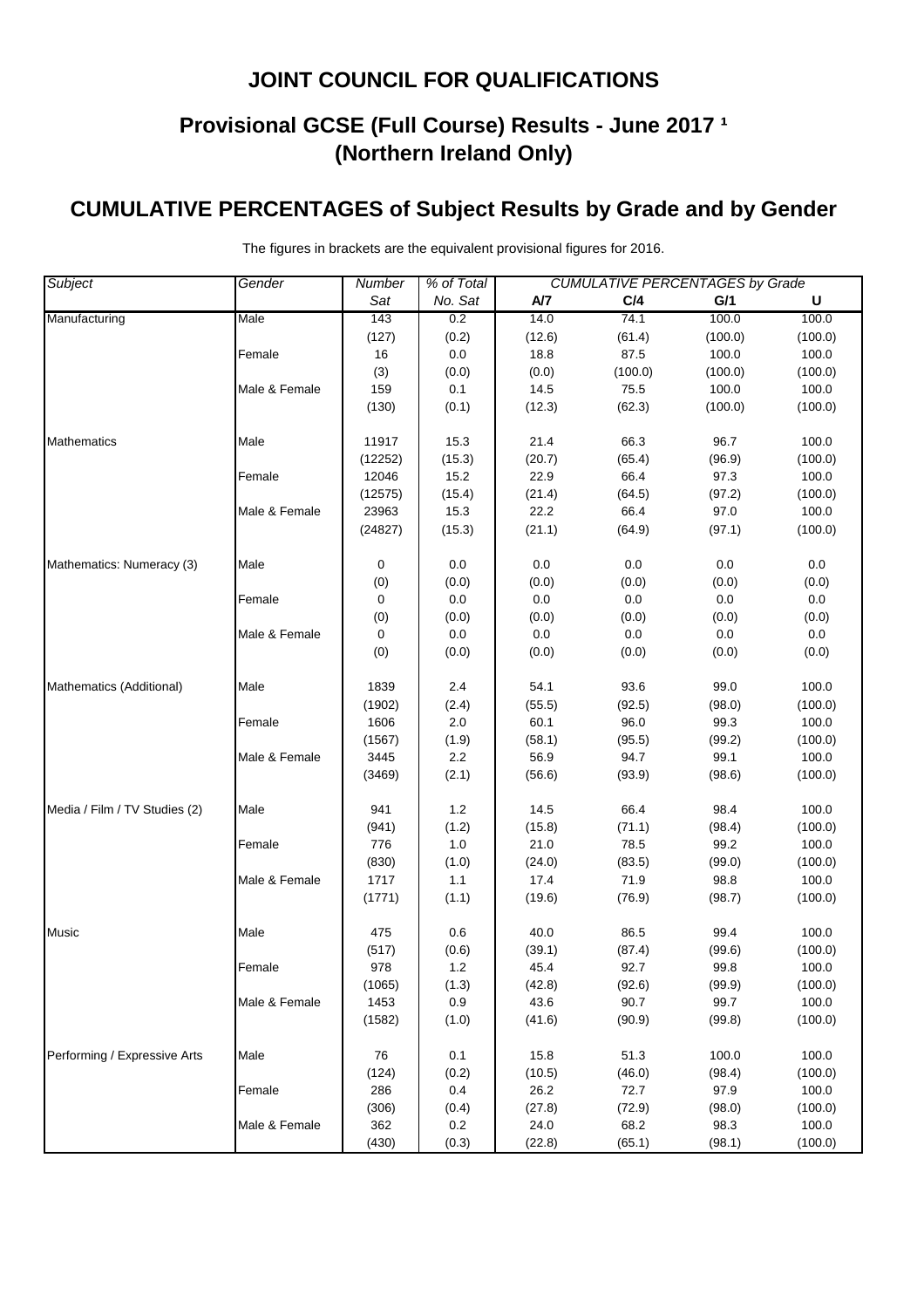# **Provisional GCSE (Full Course) Results - June 2017 <sup>1</sup> (Northern Ireland Only)**

### **CUMULATIVE PERCENTAGES of Subject Results by Grade and by Gender**

| <b>Subject</b>              | Gender        | % of Total<br><b>CUMULATIVE PERCENTAGES by Grade</b><br>Number |         |         |        |         |         |
|-----------------------------|---------------|----------------------------------------------------------------|---------|---------|--------|---------|---------|
|                             |               | Sat                                                            | No. Sat | A/7     | C/4    | G/1     | U       |
| <b>Physical Education</b>   | Male          | 2084                                                           | 2.7     | 24.6    | 79.0   | 100.0   | 100.0   |
|                             |               | (2125)                                                         | (2.6)   | (24.6)  | (78.8) | (99.9)  | (100.0) |
|                             | Female        | 1055                                                           | 1.3     | 38.9    | 84.9   | 100.0   | 100.0   |
|                             |               | (1079)                                                         | (1.3)   | (35.2)  | (84.6) | (100.0) | (100.0) |
|                             | Male & Female | 3139                                                           | $2.0\,$ | 29.4    | 81.0   | 100.0   | 100.0   |
|                             |               | (3204)                                                         | (2.0)   | (28.2)  | (80.7) | (99.9)  | (100.0) |
| Physics                     | Male          | 1781                                                           | 2.3     | 50.0    | 95.3   | 99.9    | 100.0   |
|                             |               | (1761)                                                         | (2.2)   | (49.2)  | (94.8) | (99.9)  | (100.0) |
|                             | Female        | 1254                                                           | 1.6     | 59.2    | 98.2   | 100.0   | 100.0   |
|                             |               | (1199)                                                         | (1.5)   | (59.1)  | (97.5) | (100.0) | (100.0) |
|                             | Male & Female | 3035                                                           | 1.9     | 53.8    | 96.5   | 100.0   | 100.0   |
|                             |               | (2960)                                                         | (1.8)   | (53.2)  | (95.9) | (100.0) | (100.0) |
| Prep. For Life and Work     | Male          | 3104                                                           | 4.0     | 12.3    | 69.6   | 97.9    | 100.0   |
|                             |               | (3422)                                                         | (4.3)   | (12.4)  | (71.5) | (98.4)  | (100.0) |
|                             | Female        | 2948                                                           | 3.7     | 29.3    | 86.1   | 99.5    | 100.0   |
|                             |               | (3133)                                                         | (3.8)   | (29.3)  | (85.4) | (99.8)  | (100.0) |
|                             | Male & Female | 6052                                                           | 3.9     | 20.6    | 77.6   | 98.7    | 100.0   |
|                             |               | (6555)                                                         | (4.0)   | (20.5)  | (78.2) | (99.0)  | (100.0) |
| <b>Religious Studies</b>    | Male          | 5145                                                           | 6.6     | 27.2    | 71.8   | 97.6    | 100.0   |
|                             |               | (5488)                                                         | (6.8)   | (26.4)  | (69.8) | (97.2)  | (100.0) |
|                             | Female        | 6228                                                           | 7.9     | 48.5    | 86.2   | 99.4    | 100.0   |
|                             |               | (6465)                                                         | (7.9)   | (45.2)  | (84.3) | (99.3)  | (100.0) |
|                             | Male & Female | 11373                                                          | 7.3     | 38.9    | 79.7   | 98.6    | 100.0   |
|                             |               | (11953)                                                        | (7.4)   | (36.6)  | (77.7) | (98.3)  | (100.0) |
| Science                     | Male          | 3372                                                           | 4.3     | 3.8     | 63.5   | 99.1    | 100.0   |
|                             |               | (3681)                                                         | (4.6)   | (4.4)   | (64.2) | (99.3)  | (100.0) |
|                             | Female        | 2959                                                           | 3.7     | 8.9     | 72.4   | 99.5    | 100.0   |
|                             |               | (3345)                                                         | (4.1)   | (7.9)   | (70.5) | (99.4)  | (100.0) |
|                             | Male & Female | 6331                                                           | 4.0     | $6.2\,$ | 67.7   | 99.3    | 100.0   |
|                             |               | (7026)                                                         | (4.3)   | (6.0)   | (67.2) | (99.3)  | (100.0) |
| Social Science subjects (2) | Male          | 51                                                             | 0.1     | 2.0     | 62.7   | 100.0   | 100.0   |
|                             |               | (40)                                                           | (0.0)   | (5.0)   | (42.5) | (100.0) | (100.0) |
|                             | Female        | 162                                                            | 0.2     | 24.7    | 73.5   | 99.4    | 100.0   |
|                             |               | (192)                                                          | (0.2)   | (25.5)  | (76.0) | (99.0)  | (100.0) |
|                             | Male & Female | 213                                                            | 0.1     | 19.2    | 70.9   | 99.5    | 100.0   |
|                             |               | (232)                                                          | (0.1)   | (22.0)  | (70.3) | (99.1)  | (100.0) |
| Spanish                     | Male          | 1721                                                           | 2.2     | 32.0    | 87.7   | 99.6    | 100.0   |
|                             |               | (1687)                                                         | (2.1)   | (31.5)  | (87.1) | (99.7)  | (100.0) |
|                             | Female        | 2156                                                           | $2.7\,$ | 44.5    | 92.3   | 100.0   | 100.0   |
|                             |               | (1906)                                                         | (2.3)   | (47.1)  | (93.2) | (100.0) | (100.0) |
|                             | Male & Female | 3877                                                           | 2.5     | 38.9    | 90.3   | 99.8    | 100.0   |
|                             |               | (3593)                                                         | (2.2)   | (39.8)  | (90.3) | (99.9)  | (100.0) |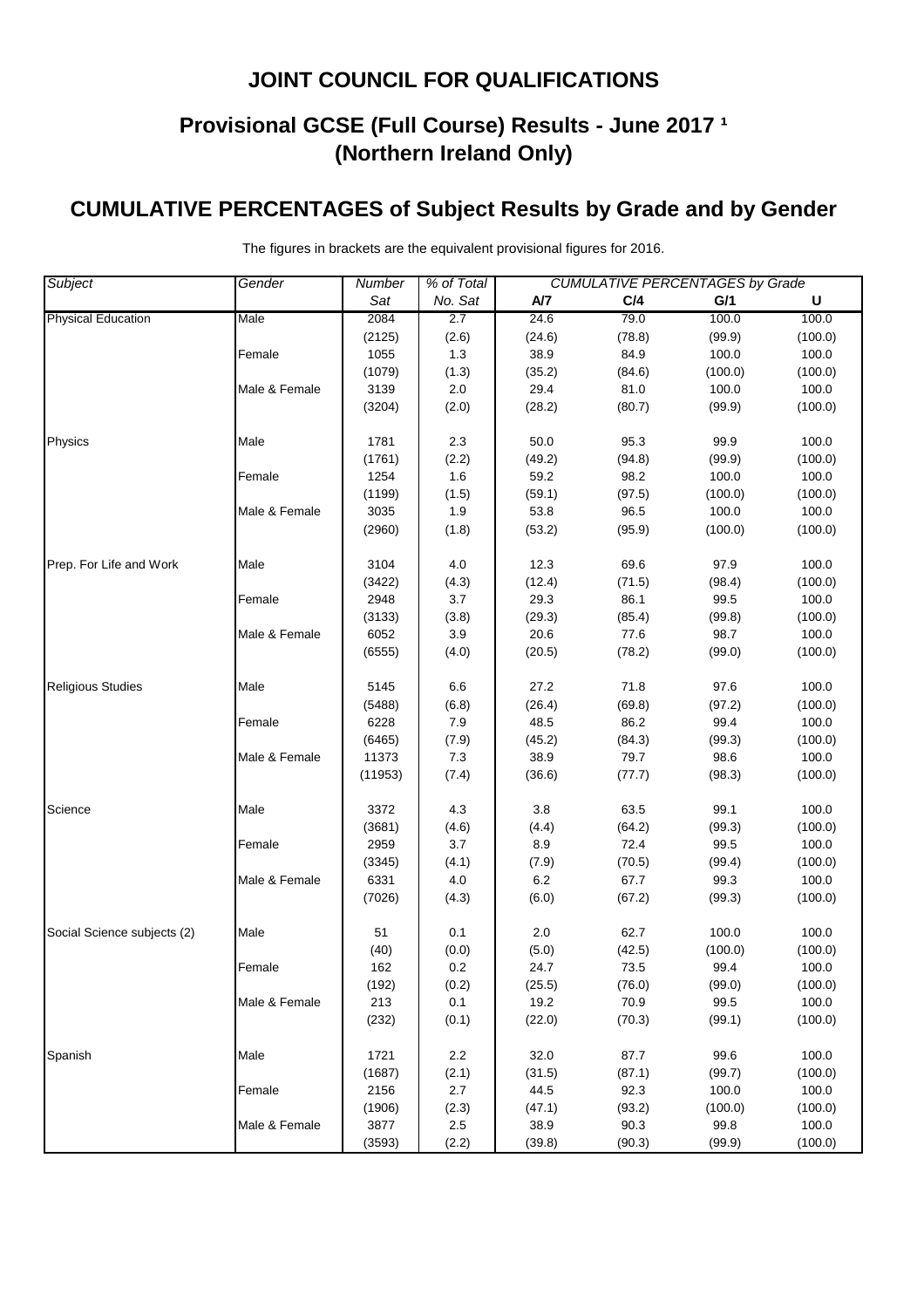# **Provisional GCSE (Full Course) Results - June 2017 <sup>1</sup> (Northern Ireland Only)**

### **CUMULATIVE PERCENTAGES of Subject Results by Grade and by Gender**

| Subject                    | Gender        | % of Total<br><b>CUMULATIVE PERCENTAGES by Grade</b><br>Number |         |        |         |         |         |
|----------------------------|---------------|----------------------------------------------------------------|---------|--------|---------|---------|---------|
|                            |               | Sat                                                            | No. Sat | A/7    | C/4     | G/1     | U       |
| <b>Statistics</b>          | Male          | 183                                                            | 0.2     | 7.1    | 76.0    | 97.3    | 100.0   |
|                            |               | (234)                                                          | (0.3)   | (8.5)  | (70.5)  | (97.9)  | (100.0) |
|                            | Female        | 149                                                            | 0.2     | 15.4   | 89.9    | 98.7    | 100.0   |
|                            |               | (193)                                                          | (0.2)   | (9.8)  | (74.1)  | (100.0) | (100.0) |
|                            | Male & Female | 332                                                            | 0.2     | 10.8   | 82.2    | 97.9    | 100.0   |
|                            |               | (427)                                                          | (0.3)   | (9.1)  | (72.1)  | (98.8)  | (100.0) |
| Welsh: First Language      | Male          | 0                                                              | 0.0     | 0.0    | $0.0\,$ | 0.0     | 0.0     |
|                            |               | (0)                                                            | (0.0)   | (0.0)  | (0.0)   | (0.0)   | (0.0)   |
|                            | Female        | 0                                                              | 0.0     | 0.0    | 0.0     | 0.0     | 0.0     |
|                            |               | (0)                                                            | (0.0)   | (0.0)  | (0.0)   | (0.0)   | (0.0)   |
|                            | Male & Female | 0                                                              | 0.0     | 0.0    | 0.0     | 0.0     | 0.0     |
|                            |               | (0)                                                            | (0.0)   | (0.0)  | (0.0)   | (0.0)   | (0.0)   |
| Welsh: Second Language     | Male          | 0                                                              | $0.0\,$ | 0.0    | $0.0\,$ | 0.0     | $0.0\,$ |
|                            |               | (0)                                                            | (0.0)   | (0.0)  | (0.0)   | (0.0)   | (0.0)   |
|                            | Female        | 0                                                              | $0.0\,$ | 0.0    | 0.0     | 0.0     | 0.0     |
|                            |               | (0)                                                            | (0.0)   | (0.0)  | (0.0)   | (0.0)   | (0.0)   |
|                            | Male & Female | 0                                                              | $0.0\,$ | 0.0    | 0.0     | 0.0     | $0.0\,$ |
|                            |               | (0)                                                            | (0.0)   | (0.0)  | (0.0)   | (0.0)   | (0.0)   |
| <b>Welsh Literature</b>    | Male          | 0                                                              | 0.0     | 0.0    | 0.0     | 0.0     | 0.0     |
|                            |               | (0)                                                            | (0.0)   | (0.0)  | (0.0)   | (0.0)   | (0.0)   |
|                            | Female        | 0                                                              | $0.0\,$ | 0.0    | 0.0     | 0.0     | 0.0     |
|                            |               | (0)                                                            | (0.0)   | (0.0)  | (0.0)   | (0.0)   | (0.0)   |
|                            | Male & Female | 0                                                              | 0.0     | 0.0    | $0.0\,$ | 0.0     | 0.0     |
|                            |               | (0)                                                            | (0.0)   | (0.0)  | (0.0)   | (0.0)   | (0.0)   |
| Other Modern Languages (4) | Male          | 136                                                            | 0.2     | 75.0   | 92.6    | 99.3    | 100.0   |
|                            |               | (171)                                                          | (0.2)   | (61.4) | (93.6)  | (99.4)  | (100.0) |
|                            | Female        | 162                                                            | 0.2     | 81.5   | 96.3    | 100.0   | 100.0   |
|                            |               | (188)                                                          | (0.2)   | (78.2) | (95.7)  | (100.0) | (100.0) |
|                            | Male & Female | 298                                                            | $0.2\,$ | 78.5   | 94.6    | 99.7    | 100.0   |
|                            |               | (359)                                                          | (0.2)   | (70.2) | (94.7)  | (99.7)  | (100.0) |
| Other Sciences (5)         | Male          | 216                                                            | 0.3     | 20.8   | 66.7    | 97.7    | 100.0   |
|                            |               | (219)                                                          | (0.3)   | (26.0) | (79.9)  | (100.0) | (100.0) |
|                            | Female        | 88                                                             | 0.1     | 31.8   | 72.7    | 96.6    | 100.0   |
|                            |               | (90)                                                           | (0.1)   | (35.6) | (83.3)  | (100.0) | (100.0) |
|                            | Male & Female | 304                                                            | 0.2     | 24.0   | 68.4    | 97.4    | 100.0   |
|                            |               | (309)                                                          | (0.2)   | (28.8) | (80.9)  | (100.0) | (100.0) |
| Other Technology (6)       | Male          | 859                                                            | 1.1     | 7.1    | 53.3    | 98.7    | 100.0   |
|                            |               | (805)                                                          | (1.0)   | (7.0)  | (55.2)  | (99.1)  | (100.0) |
|                            | Female        | 43                                                             | 0.1     | 9.3    | 58.1    | 100.0   | 100.0   |
|                            |               | (35)                                                           | (0.0)   | (0.0)  | (40.0)  | (100.0) | (100.0) |
|                            | Male & Female | 902                                                            | 0.6     | 7.2    | 53.5    | 98.8    | 100.0   |
|                            |               | (840)                                                          | (0.5)   | (6.7)  | (54.5)  | (99.2)  | (100.0) |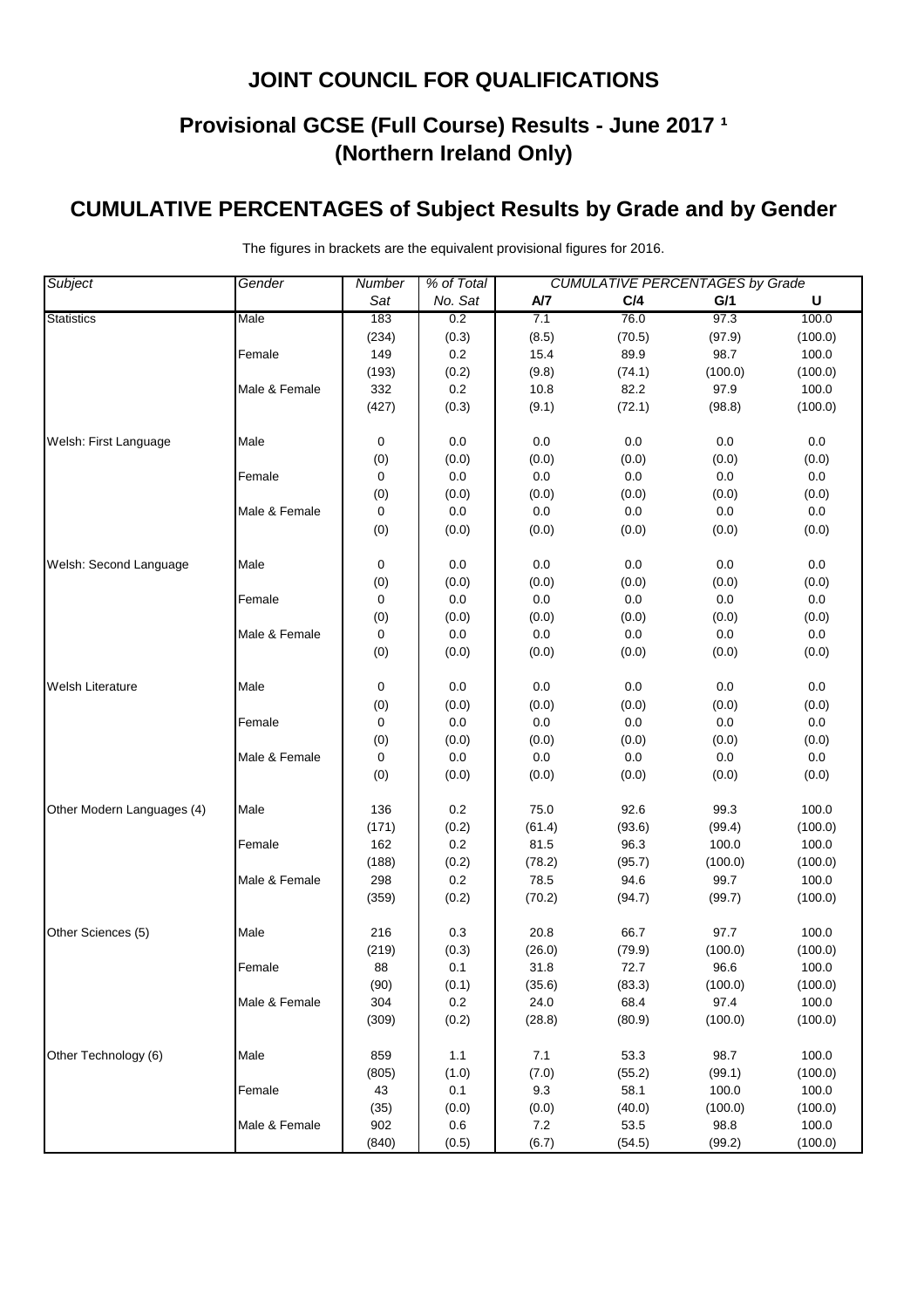## **Provisional GCSE (Full Course) Results - June 2017 <sup>1</sup> (Northern Ireland Only)**

#### **CUMULATIVE PERCENTAGES of Subject Results by Grade and by Gender**

| <b>Subject</b>      | Gender        | Number   | % of Total | <b>CUMULATIVE PERCENTAGES by Grade</b> |        |         |         |  |
|---------------------|---------------|----------|------------|----------------------------------------|--------|---------|---------|--|
|                     |               | Sat      | No. Sat    | A/7                                    | C/4    | G/1     | U       |  |
| All Other subjects  | Male          | 80       | 0.1        | 16.3                                   | 68.8   | 97.5    | 100.0   |  |
|                     |               | (119)    | (0.1)      | (15.1)                                 | (73.9) | (100.0) | (100.0) |  |
|                     | Female        | 141      | 0.2        | 31.2                                   | 91.5   | 100.0   | 100.0   |  |
|                     |               | (160)    | (0.2)      | (28.8)                                 | (84.4) | (98.8)  | (100.0) |  |
|                     | Male & Female | 221      | 0.1        | 25.8                                   | 83.3   | 99.1    | 100.0   |  |
|                     |               | (279)    | (0.2)      | (22.9)                                 | (79.9) | (99.3)  | (100.0) |  |
|                     |               |          |            |                                        |        |         |         |  |
| <b>All Subjects</b> | Male          | 77723    | 100.0      | 23.7                                   | 75.4   | 98.7    | 100.0   |  |
|                     |               | (80218)  | (100.0)    | (24.1)                                 | (75.3) | (98.8)  | (100.0) |  |
|                     | Female        | 79083    | 100.0      | 35.3                                   | 83.5   | 99.2    | 100.0   |  |
|                     |               | (81757)  | (100.0)    | (34.0)                                 | (82.9) | (99.3)  | (100.0) |  |
|                     | Male & Female | 156806   | 100.0      | 29.5                                   | 79.5   | 99.0    | 100.0   |  |
|                     |               | (161975) | (100.0)    | (29.1)                                 | (79.1) | (99.0)  | (100.0) |  |

The figures in brackets are the equivalent provisional figures for 2016.

(1) - Differences in resit opportunities may affect outcomes in jurisdictions. (See the explanatory notes for differences between jurisdictic

(2) - These titles cover a range of related subjects

(3) - In Wales candidates can take either GCSE Mathematics or GCSE Mathematics Numeracy and the great majority take both.

(4) - Other modern languages includes all languages except: French, German, Irish, Spanish and Welsh

(5) - Other sciences includes all sciences except: Addditional Science, Biology, Chemistry, Physics and Science

(6) - Other technology includes technology-based subjects other than Design & Technology